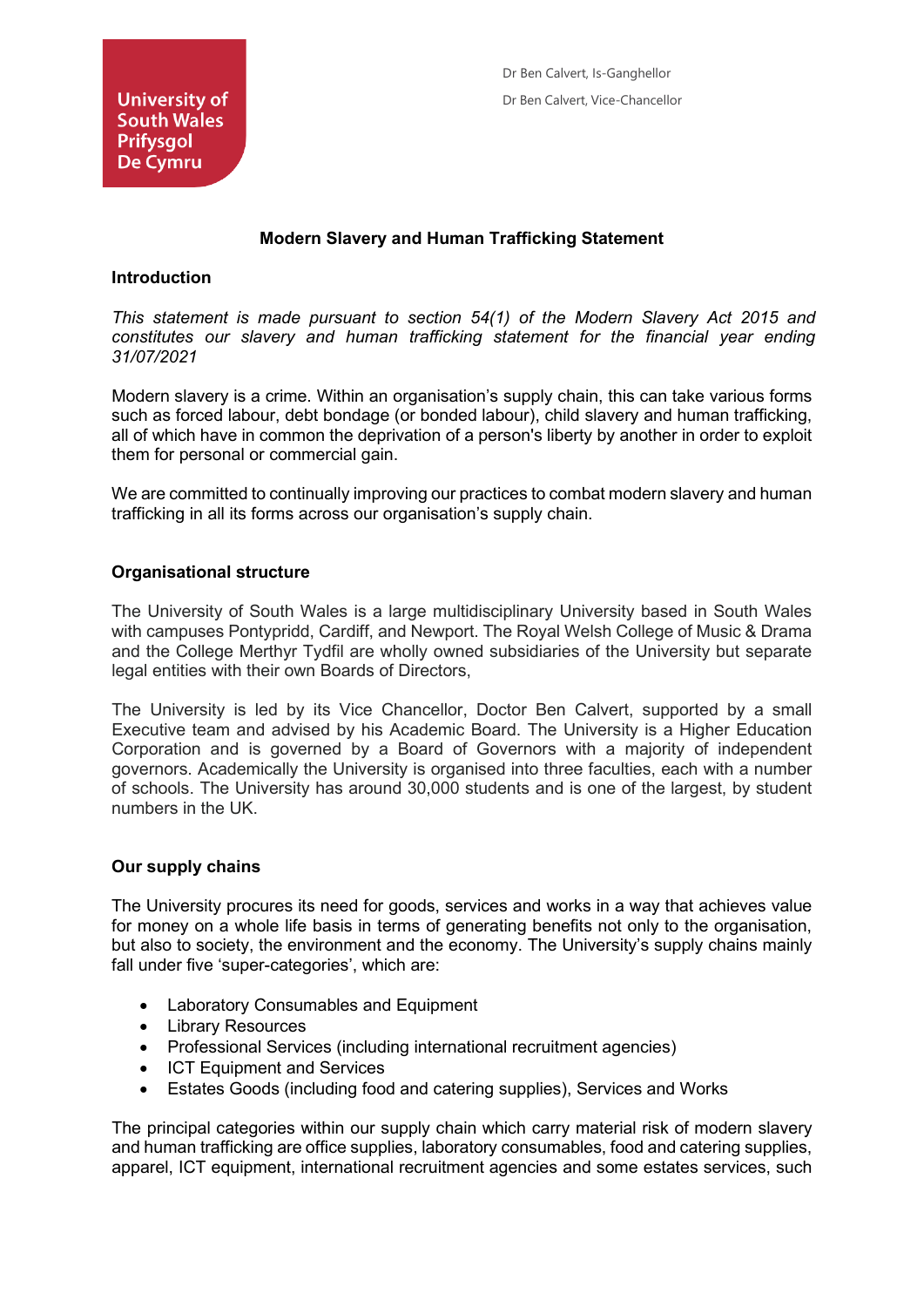as cleaning services outsourced from time to time. These categories have been identified based on the country from which the goods are made and sourced, or where the procured service includes provision of a workforce to deliver the required service.

The University of South Wales is a member of the Higher Education Purchasing Consortium Wales (HEPCW). HEPCW works effectively alongside its counterpart UK Universities Purchasing Consortia and national groups, with which it enjoys progressive and successful relationships. The joint contracting programme provides a comprehensive and mature collaborative portfolio, which includes some of the high- risk categories listed above.

Suppliers within these higher-risk categories who are part of these collaborative frameworks are required to commit to the Base Code of the Ethical Trading Initiative (ETI). For those who haven't yet joined the ETI, the Universities Purchasing Consortia continues to work to persuade them to join. The ETI Base Code is founded on the conventions of the International Labour Organisation (ILO) and is an internationally recognised code of labour practice, which requires that:

- 1. Employment is freely chosen;
- 2. Freedom of association and the right to collective bargaining are respected;
- 3. Working conditions are safe and hygienic;
- 4. Child labour shall not be used;
- 5. Living wages are paid;
- 6. Working hours are not excessive;
- 7. No discrimination is practised;
- 8. Regular employment is provided; and
- 9. No harsh or inhumane treatment is allowed.

## **ICT Equipment**

The University of South Wales continues to participate in a number of ICT equipment collaborative purchasing agreements. Through these collaborative purchasing agreements, the University supports the principles of Electronics Watch, an independent monitoring organisation working to achieve respect for labour rights in the global electronics industry through socially responsible public purchasing in Europe. Through this, we work with our contracted suppliers to implement and commit to new monitoring regimes where corporate codes of conduct and social auditing policies and practices are failing in their transparency and effectiveness.

## **Our Policies on Slavery and Human Trafficking**

We are committed to ensuring that we have an organisational aligned approach to combat modern slavery in all forms within our supply chain or in any part of our business.

In light of the obligation to report on measures to ensure that all parts of our organisation and supply chain are slavery free, we will continue to review our workplace policies and procedures to assess their effectiveness in identifying and tackling modern slavery issues.

Emerging government policy on ethical supply chains will also be considered by the University.

Our workplace policies and procedures will continue to demonstrate our commitment to acting ethically and with integrity in all our business relationships and to implementing and enforcing effective systems and controls to ensure modern slavery and human trafficking is not taking place anywhere in our supply chains.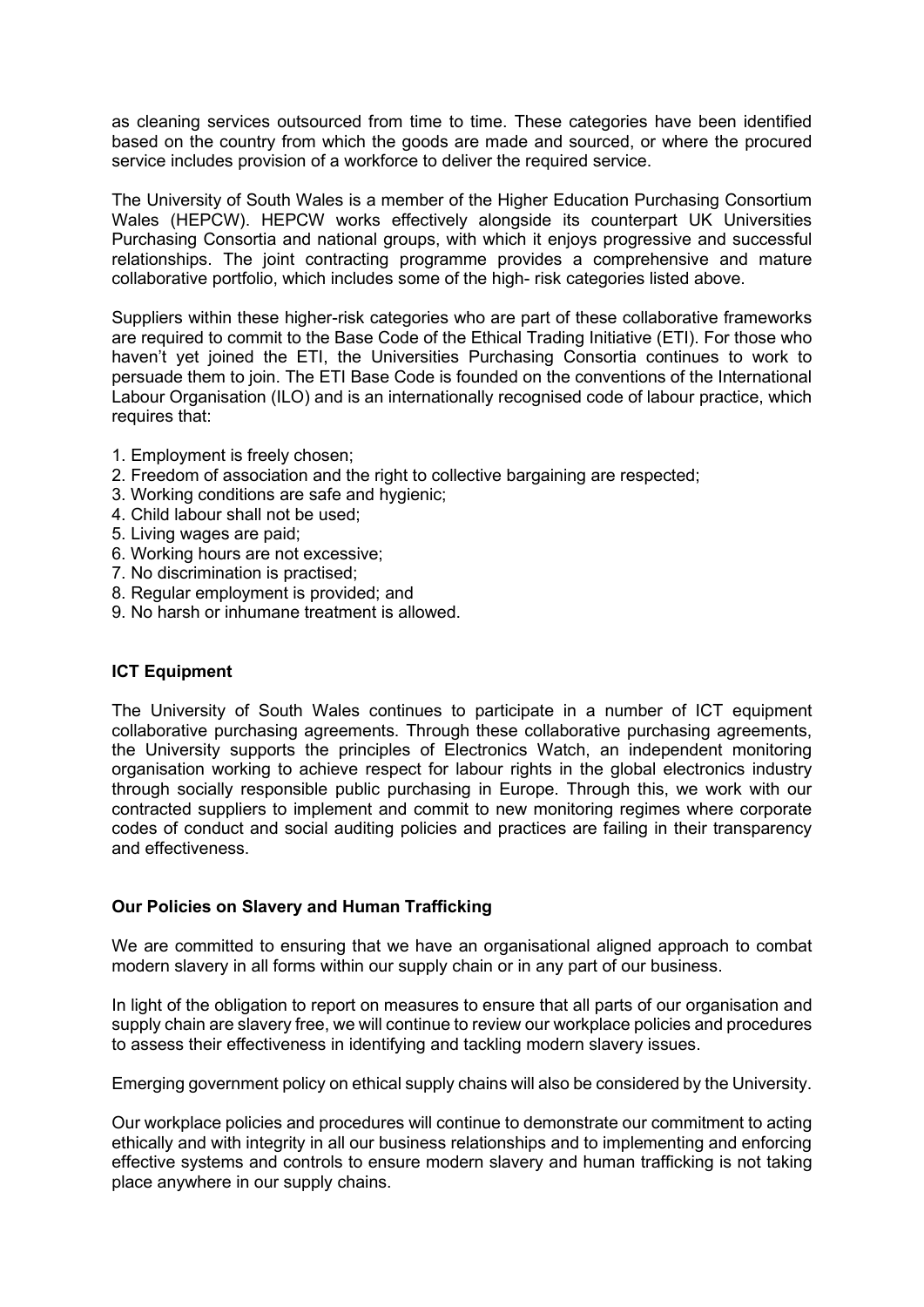We will complete an annual review of our workplace policies and procedures. Any gaps identified or new requirements of government policy will be incorporated, and the policies and procedures will be refreshed and re published as required.

# **Due diligence processes for slavery and human trafficking**

As part of our initiative to identify and mitigate risk, we will continue to have systems in place to:

- Identify and assess potential risk areas in our supply chains.
- Mitigate the risk of slavery and human trafficking occurring in our supply chains.
- **Monitor potential risk areas in our supply chains.**
- **Protect whistle blowers.**

## **What we have done with regard to developing our policies and practices:**

- We have continued to work collaboratively as Welsh Universities on implementing the 12 commitments of the Welsh Government's Code of Practice to ensure that workers in public sector supply chains are employed ethically and in compliance with both the letter and spirit of UK, EU and international laws.
- We have begun to develop a working relationship with the Welsh Government team responsible for creating new policies for Welsh public sector bodies. This will allow us to have improved insight and guidance in our review of our policies and procedures, and make any required changes in a timely manner.
- Working in conjunction with the newly created USW Legal team, a collaborative review of our Procurement documents has begun to reflect our commitment to act ethically and with integrity in all our business relationships and to implement and enforce effective systems and controls, including, in relation to, combating modern slavery and human trafficking in our supply chains.
- Net Positives (a supplier engagement tool used by other UK universities) has been introduced as part of our supplier relationship management programme. Using the existing data Net Positives, our baseline has now been created, allowing the measurement of year-on-year continuous improvement.
- We have launched Net Positives to our colleagues, and to the supply chain, in clusters, initially focussing on those who require a Modern Slavery Statement.
- Our baseline position is:
	- o There are 166 suppliers who work with USW registered on the tool.
	- o Of these 166, **54 require a modern slavery statement** and have evidenced this on the tool.
	- o Of these 54 suppliers, **22 suppliers state their organisation as being at high risk of modern slavery** within their supply chain.
	- o Of the 166 suppliers registered on Net Positives, **89 have made a public commitment to tackling modern slavery** within their supply chain.
	- o Of the 1200 suppliers who USW worked with in FY20/21, **a further 183 require a modern slavery statement**; they are not registered on Net Positives.

## **What we will do with regard to developing our policies and practices:**

• Implement a Contracts Repository (deferred from end of July 2021 due to other business priorities) – we have selected and will be implementing a contracts repository software solution, by end July 2022. The solution will enable us to identify areas of the supply chain where the risk of modern slavery and human trafficking is possible. It will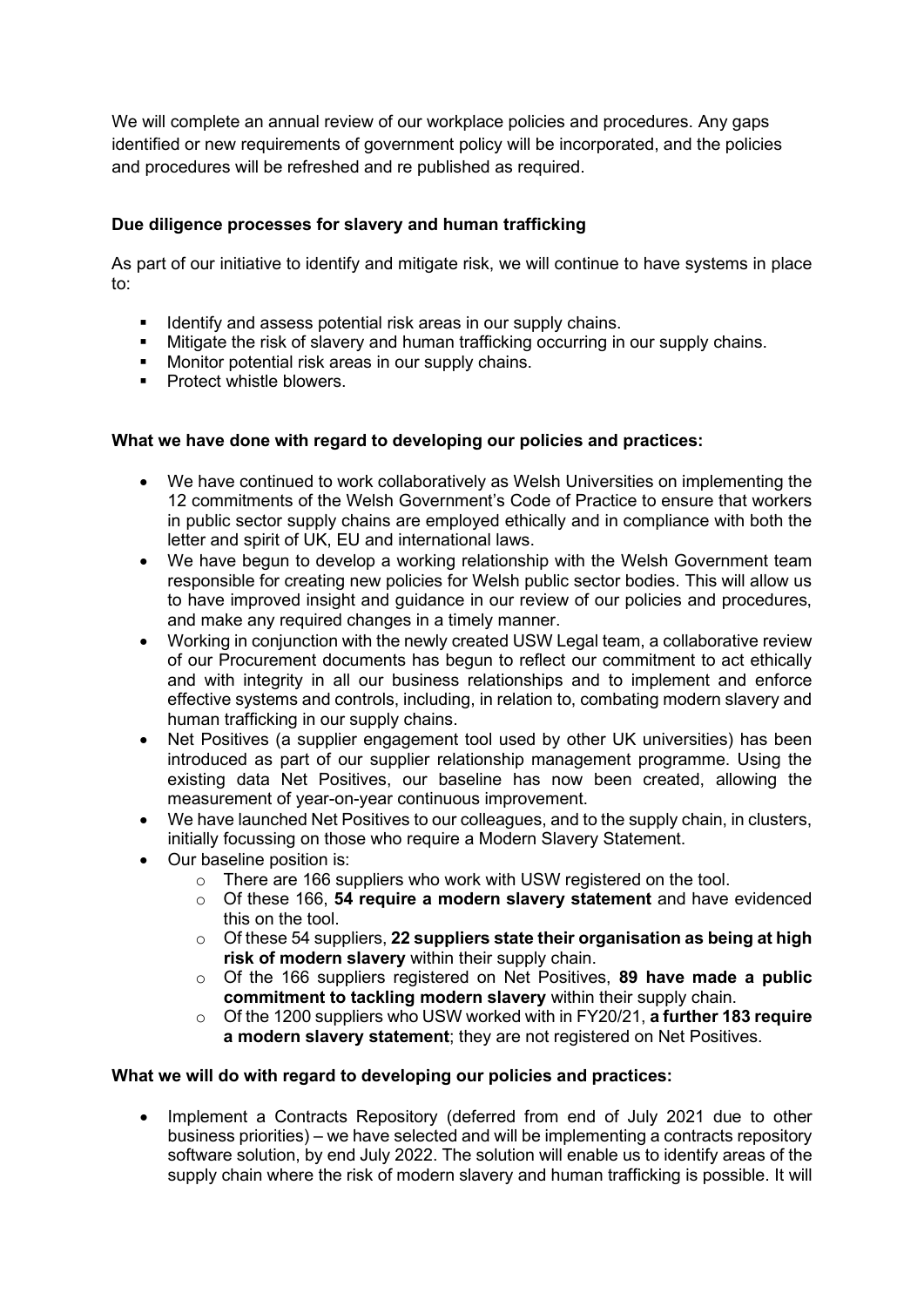allow the Procurement and Legal teams to signpost where internal training and guidance on the Modern Slavery Act is required and the subsequent responsibilities of managing and mitigating the risks.

- Re launch our revised standardised tender document to stakeholders, which includes questions regarding bidders' policies and procedures to identify and eradicate forced labour in their own operations with subsequent review and action plans. The re launch will stimulate stakeholders' consideration of this risk within the supply chain.
- Continue to launch Net Positives to our supply chain, prioritising the 183 suppliers who require a Modern Slavery Statement but aren't currently on Net Positives.
- Introduce as a minimum an annual review of the supplier action plans recorded on Net Positives, and promote the webinars offered to suppliers by Net Positives on completing the Modern Slavery action plan.
- Introduce as a minimum an annual review of the supplier action plans recorded on Net Positives for the 22 suppliers who have identified their organisation as being at high risk of modern slavery within their supply chain.
- Create a plan to understand the risks associated with the supply chain not yet on Net Positives.
- Consider appropriate, effective and proportionate ways of raising staff awareness; we will sign post the Modern Slavery Act and our commitments in our induction programme, both for new Procurement team members and for all new members of staff.
- Consider appropriate, effective and proportionate ways of raising supplier awareness both pre and post contract award. We will include a piece on Modern Slavery and our mutual commitments as part of USW's supplier relationship management programme.

# **Training**

To ensure a high level of understanding of the risks of modern slavery and human trafficking in our supply chains and our organisation, we intend to continue to raise awareness of modern slavery and human rights abuses amongst our staff and deliver appropriate training. Procurement staff will complete the Chartered Institute of Procurement and Supply (CIPS) 'Ethical Procurement and Supply' on-line training, or equivalent.

We will investigate the HEPA training programme for non- procurement staff and consider timescales for rolling out stakeholders if appropriate and as required.

We will investigate what training solutions exist on Modern Slavery as a topic, for our supply partners and other third parties, be it a collaborative activity across other Welsh Universities or by USW alone.

## **Further steps**

The University is committed to better understand its supply chains and work towards greater transparency and responsibility towards people working within them.

For contracts that we have awarded and participate in, we will identify those supply chains which represent a medium-to high-risk of modern slavery, human trafficking, forced and bonded labour, and labour rights violations.

Working with our suppliers, collaborative purchasing groups and other relevant organisations, we will continue to more closely monitor those supply chains that have been identified as a potential risk and take appropriate action if necessary.